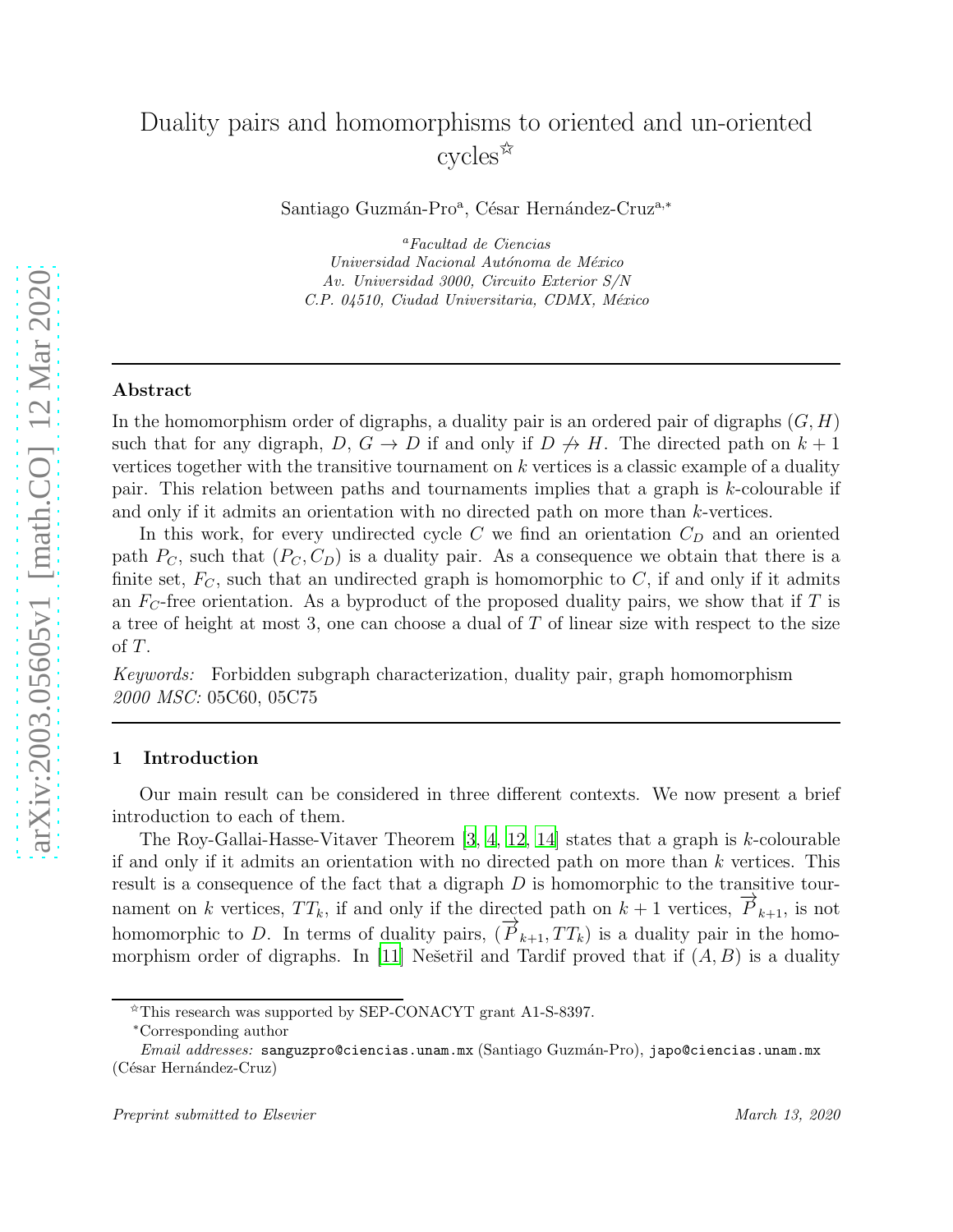pair in the homomorphism order of digraphs, then A is an oriented tree. Moreover, for any oriented tree, T, there is a digraph  $D_T$  (the *dual of* T), such that  $(T, D_T)$  is a duality pair in the homomorphism order of digraphs. Their result is actually more general, dealing with relational structures, so, as other authors have done, we consider a restriction for the context of this work. In fact, in [\[10\]](#page-11-3), the same authors consider the problem restricted to digraphs and, for a given oriented tree T, they construct a digraph  $D_T$  such that  $(T, D_T)$ is a duality pair. Their construction is simple, but of size exponential on  $|V_T|$ , raising the following question, can one choose  $D_T$  to be of polynomial size with respect to  $|V_T|$ ? For instance, for the family of directed paths, one can choose  $D<sub>T</sub>$  to be the corresponding dual transitive tournament, and thus  $D_T$  is of linear size when T is a directed path.

Similar notions of duality have been studied also in the context of digraph homomorphisms. In [\[8](#page-11-4)] Hell and Zhu defined the class of B-cycles as special orientations of cycles, and showed that for a fixed  $B$ -cycle,  $C$ , a digraph  $D$  is not homomorphic to  $C$ , if and only if there exists a path P homomorphic to  $D$ , which is not homomorphic to  $C$ . They call this notion of duality *path duality*.

For a set of oriented graphs  $F$  the class of  $F$ -graphs is the class of undirected graphs that admit an  $F$ -free orientation. In [\[13](#page-12-2)], Skrien found a structural characterizations for the class of  $F$ -graphs when  $F$  is a set of oriented paths on 3-vertices. Some of these are proper interval graphs, proper circular-arc graphs and comparability graphs. In [elNuestro] Skrien's study of F-graphs is extended to any set of oriented graphs on 3 vertices. Two of these classes are still lacking a complete structural characterization; the so-called perfectly orientable graphs [\[13](#page-12-2)], and the transitive-perfectly orientable graphs [ElNuestro]. In terms of F-graphs, the Roy-Gallai-Vitaver-Hasse Theorem states that, when F is the set of oriented graphs on  $k+1$ vertices with a hamiltonian directed path, the class of  $F$ -graphs is the class of k-colourable graphs. In this case, one can assume that such an orientations is also acyclic. The class of graphs that admit an acyclic  $F$ -free orientation is the class of  $F^*$ -graphs [\[13](#page-12-2)]. Another example of such classes are chordal graphs: when  $F$  consists of the orientation of the path on 3 vertices such that one vertex has 2 out-neighbours, the class of  $F^*$ -graphs is the class of chordal graphs. This statement follows from the fact that a graph is chordal if and only if it admits a perfect elimination ordering [\[2](#page-11-5)].

Even though we mainly deal with duality pairs in the homomorphism order of digraphs, the whole paper is motivated by studying characterizations of graph classes as  $F$ -graphs for a finite set F. For each positive integer n,  $n \geq 3$ , we present a finite set of oriented graphs  $F_n$  such that  $F_n$ -graphs are precisely  $C_n$ -colourable graphs, i.e., graphs that admit a homomorphism to the *n*-cycle. In a way similar to the Roy-Gallai-Vitaver-Hasse Theorem, we use duality pairs as a tool to find such a set  $F_n$ .

From the viewpoint of oriented cycles and path dualities, it turns out that our result yields another class of cycles, in addition to the B-cycles studied in [\[8\]](#page-11-4), having path duality. The class we propose, AC-cycles, is somewhat more restrictive, but the result can be strengthened: for any AC-cycle, C, we obtain an oriented path  $P_C$ , such that a digraph D is not homomorphic to C, if and only if  $P_C$  is homomorphic to D.

The class of AC-cycles corresponds to the family of duals,  $D<sub>P</sub>$ , for oriented paths P in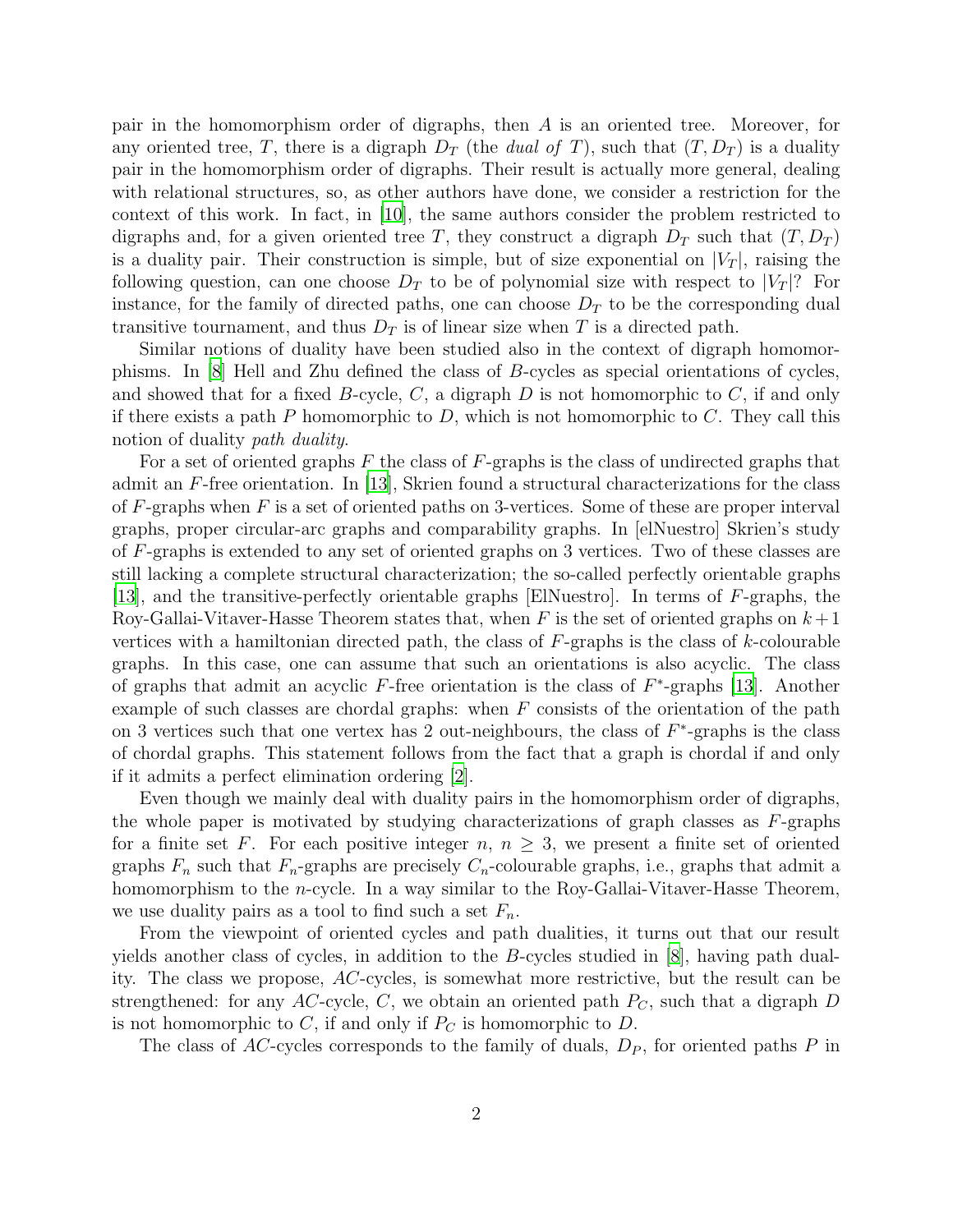a special set, for the moment the set  $\mathcal{Q}$ . Moreover, these AC-cycles are duals of linear size with respect to their corresponding path  $P$ . In [\[7](#page-11-6)] Hell and Ne $\check{\text{setri}}$  showed that the core of any oriented tree of height 3 is a path in  $Q$ . Hence, we conclude that for any tree T of height at most 3, one can choose a dual  $D<sub>T</sub>$  of linear size with respect to the core of T, and thus of linear size with respecto to T.

The rest of this work is structured as follows. In Section [2,](#page-2-0) we introduce basic notation, concepts and results needed for later developments. Our main result is stated and proved in Section [3.](#page-3-0) Finally, in Section [4](#page-8-0) we consider the different interpretations of our main result in the three contexts introduced above. Conclusions are briefly presented in Section [5.](#page-11-7)

## <span id="page-2-0"></span>2 Preliminary results

We use the symbol  $\rightarrow$  between two digraphs G and H, to denote that G is homomorphic to H. We will use the same symbol between two vertices x and y of a digraph D, when  $(x, y)$ is an arc of D. It should always be clear from the context to which interpretation of the symbol  $\rightarrow$  we are referring to. Nonetheless, when speaking of homomorphisms, we will use capital letters for digraphs, and when dealing with arcs in a digraph, we will use small-case letter for vertices.

An *oriented path* P is a sequence of distinct vertices  $(p_0, \ldots, p_n)$  such that, for each  $i \in \{0, \ldots, n-1\}$ , either  $p_i p_{i+1} \in A_P$ , or  $p_{i+1} p_i \in A_P$  (but not both), and P has no more arcs. If  $p_i \to p_{i+1}$  we say that  $(p_i, p_{i+1})$  is a *forward arc*; if  $p_{i+1} \to p_i$  the arc  $(p_{i+1}, p_i)$  is a *backward arc*. The direction in which P is traversed is emphasized by saying that the *initial vertex of* P is  $p_0$  and the *terminal vertex of* P is  $p_n$ . If all arcs in P are forward (backward) arcs, we say that P is a *directed path*, with forward (backward) direction and denote it by  $\overrightarrow{P}_{n+1}(\overleftarrow{P}_{n+1})$ , where *n* is the number or arcs of *P* (*n*+1 the number of vertices of P). An oriented path is *alternating* if every two successive arcs are oppositely oriented. We denote by  $A_n$ , the alternating path on n vertices that begins with a forward arc, if  $n = 1$ , then  $A_n$  denotes the single vertex with no arcs. A *semi-walk* on a digraph  $D$ , is a sequence  $v_1a_1v_2a_2...v_n$ , where  $v_i \in V_D$  for  $i \in \{1,...,n\}$ , and  $a_i$  is an arc with endpoints  $v_i$  and  $v_{i+1}$ , for  $i \in \{1, \ldots, n-1\}$ . An arc  $a_i$  is a semi-walk is a *forward arc* if  $a_i = (v_i, v_{i+1})$ ; otherwise, we say it is a *backward arc*. A semi-walk is *closed* if  $v_1 = v_n$ . The *pattern* of the semi-walk  $v_1a_1v_2a_2\ldots v_n$ , is a sequence  $l_1\ldots l_{n-1}$  of symbols in  $\{\rightarrow, \leftarrow\}$ , where  $l_i = \rightarrow$  if  $a_i$  is a forward arc;  $l_i = \leftarrow$  otherwise.

An *oriented cycle* C is an oriented graph obtained by identifying the initial and terminal vertex of an oriented path P. If all arcs have the same direction, we speak of a *directed cycle*, and denote it by  $\overrightarrow{C}_n$ .

The *net length*  $\ell(X)$  of an oriented path or oriented cycle, X, is the number of forward arcs minus de number of backward arcs in  $X$ . The following statement if proved in [\[5\]](#page-11-8), but we use the restatement found in [\[9](#page-11-9)] for its simplicity.

<span id="page-2-1"></span>**Theorem 1.** [\[9\]](#page-11-9) For  $n \geq 1$ , an oriented graph G is homomorphic to  $\overrightarrow{P}_n$ , if and only if, *every oriented path homomorphic to* G *has net length at most* n*.*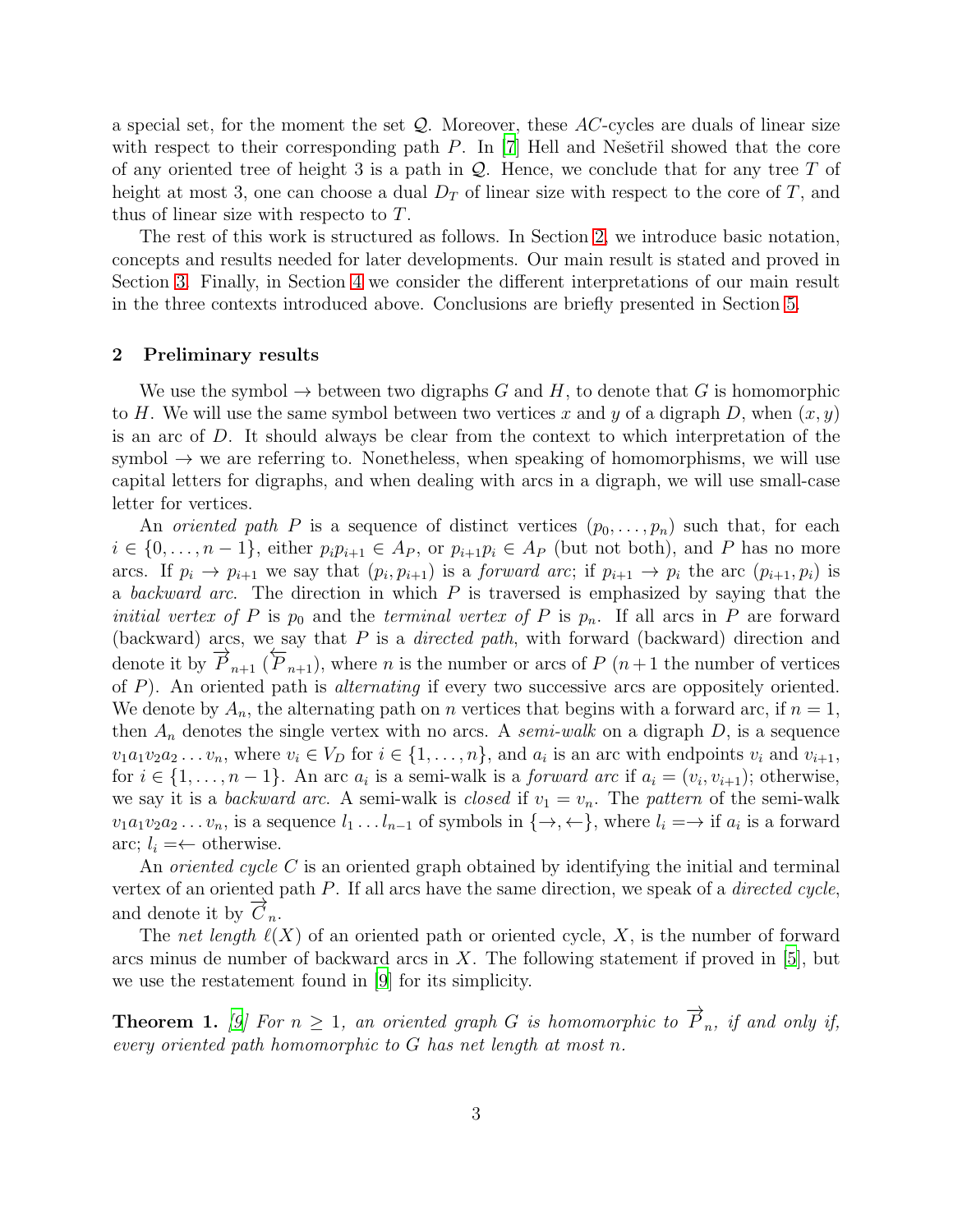Theorem [1](#page-2-1) shows that directed paths have path duality. Now we introduce another family of oriented graphs, proposed by Hell and Zhu in [\[8](#page-11-4)], that have path duality. An oriented path P is *minimal* if it contains no proper oriented P' such that  $\ell(P') = \ell(P)$ . An oriented cycle  $C = (c_0, \ldots, c_n, \ldots, c_{m-1}, c_0)$  is a B-cycle, if  $(c_0, \ldots, c_n)$  is a forward directed path, and  $(c_0, c_{m-1}, \ldots, c_n)$  is a minimal oriented path of net length  $n-1$ . As mentioned in Section [1,](#page-0-0) B-cycles have path duality.

<span id="page-3-3"></span>Theorem 2. *[\[8](#page-11-4)] Let* C *be a* B*-cycle. A digraph* D *is homomorphic to* C *if and only if every oriented path homomorphic to* D *is also homomorphic to* C*.*

A digraph G is balanced if every oriented cycle in G has net length zero. A digraph on  $n$ vertices is balanced if and only if  $D \to \overline{P}_{n-1}$  (see [\[6\]](#page-11-10)). Since every directed cycle has positive net length, every balanced digraph must be acyclic, and thus there is at least one vertex with no in-neighbours. Let G be a connected balanced digraph and  $x \in V_G$  such that  $d^-(x) = 0$ . We define the *level* of vertex  $v \in V_G$  as the net length of any oriented path from x to v. The fact that the level of every vertex is well-defined follows from the choice of  $G$ , i.e. connected and balanced. The maximum level of the vertices in G is called the *height* of G. For two digraphs G and H, the *interval* [G, H] consists on all digraphs M such that  $G \to M \to H$ . The following statement is a useful and well-known result about the homomorphism order of digraphs.

<span id="page-3-4"></span>**Proposition 3.** [\[7\]](#page-11-6) If G is a balanced digraph of height 3, then  $G \in [\overrightarrow{P}_3, \overrightarrow{P}_4]$ .

Two oriented graphs G and H are *homomorphically equivalent*, if and only if  $G \to H$ , and  $H \to G$ . Thus, it follows that G and H are homomorphically equivalent, if and only if, for any digraphs L and R,  $L \to G$  if and only if  $L \to H$ , and,  $G \to R$  if and only if  $H \to R$ . An ordered pair of digraphs  $(G, H)$  is a *duality pair*, if for any digraph L,  $G \nrightarrow L$  if and only if  $L \to H$ . In this case, we say that H is a *dual* of G. It is not hard to notice that if such a dual exists, then it is unique up to homomorphic equivalence. The transitive tournament on *n* vertices is denoted by  $TT_n$ . A classical example of a family of duality pairs, is given by the following theorem.

<span id="page-3-1"></span>**Theorem 4.** [\[1\]](#page-11-11) For  $n \geq 2$ , an oriented graph G is homomorphic to  $TT_n$  if and only if  $\overrightarrow{P}_{n+1}$ *is not homomorphic to* G*, i.e., for every*  $n \geq 2$ ,  $(\overrightarrow{P}_{n+1}, TT_n)$  *is duality pair.* 

We conclude this section with the following straightforward observation that we will use more than once in this work.

<span id="page-3-2"></span>Observation 5. *Let* G, H *and* R, S *be pairs of homomorphically equivalent oriented graphs, then* (G, R) *is a duality pair if and only if* (H, S) *is a duality pair.*

## <span id="page-3-0"></span>3 Main results.

We first define the family of oriented paths for which we will find a family of duals. For  $n \geq 3$  we denote by  $Q_n$  the oriented path on n vertices  $(q_0, \ldots, q_{n-1})$  with the following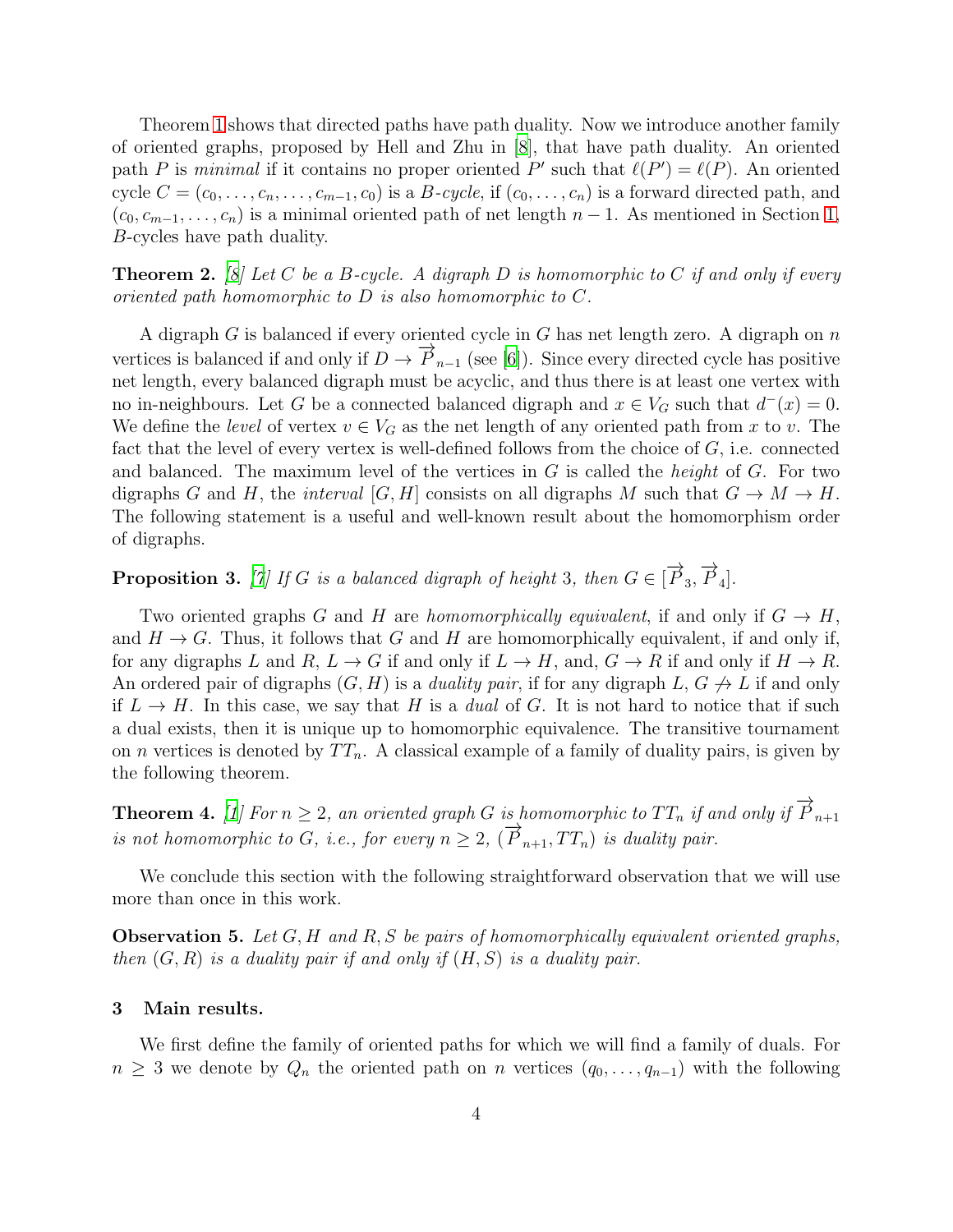properties: the first two arcs are forward arcs, the suboriented path  $(q_1, \ldots, q_{n-2})$  is an alternating path, and the final two arcs have the same direction. Note that, by the first two conditions,  $(q_1, \ldots, q_{n-k}) = A_{n-(k+1)}$  for  $1 \leq k \leq (n-3)$ , and  $(q_{n-3}, q_{n-2}, q_{n-1}) = \overrightarrow{P}_3$  or  $(q_{n-3}, q_{n-2}, q_{n-1}) = \overleftarrow{P}_3$ , depending on the parity of n. This is illustrated in Figure [1.](#page-4-0) In particular,  $Q_3$  and  $Q_4$  are the directed paths on 3 and 4 vertices respectively.



<span id="page-4-0"></span>Figure 1: The oriented paths  $Q_{n+2}$  with the vertices of their mid-section,  $A_n$ , coloured with black  $(n \in \{3, 4\})$ . In  $Q_5$  the three final vertices induce a directed path with all backward arcs, while in  $Q_6$  the three final vertices induce a directed path with all forward arcs.

<span id="page-4-1"></span>**Observation 6.** For every integer n,  $n \geq 5$ ,  $Q_n$  is homomorphic to  $Q_{n-2}$ . In particular, if n is even then  $Q_n \to \overrightarrow{P}_4$ , and if n is odd then  $Q_n \to \overrightarrow{P}_3$ .

*Proof.* Let n be an integer,  $n \geq 5$ , and let  $Q_n = (q_0, q_1, \ldots, q_n)$ . By identifying  $q_3$  with  $q_1$ , and  $q_4$  with  $q_2$ , we obtain a homomorphism from  $Q_n$  to  $Q_{n-2}$ .

It is also straightforward to calculate the net length of the oriented paths  $Q_n$ .

<span id="page-4-2"></span>**Observation 7.** If n is an odd integer,  $n \geq 3$ , then  $\ell(Q_n) = 3$ ; if n is an even integer,  $n \geq 4$ , then  $\ell(Q_n) = 4$ .

Thus, by Observations [6](#page-4-1) and [7,](#page-4-2) and Theorem [1](#page-2-1) the following statement holds.

<span id="page-4-3"></span>**Lemma 8.** For every integer n,  $n \geq 4$ ,  $Q_n$  is homomorphically equivalent to  $\overrightarrow{P}_3$  if and only *if* n *is odd.*

For  $n \geq 3$ , we denote by  $AC_n$  the oriented cycle obtained from identifying the initial and terminal vertices of the alternating path  $A_{n+1}$ . For this work we will denote the vertices of  $AC_n$  as  $(a_0, a_1, \ldots, a_{n-1}, a_0)$ . Note that, if n is even, every two consecutive arcs have opposite direction, and if n is odd, every pair of consecutive arcs, except one  $(a_{n-1} \to a_0 \to a_1)$  have opposite direction. In Figure [2](#page-5-0) we illustrate  $A_4$ ,  $AC_4$ ,  $A_5$  and  $AC_5$ .

<span id="page-4-4"></span>**Lemma 9.** For every integer n,  $n \geq 4$ , the cycle  $AC_n$  is homomorphically equivalent to  $\overrightarrow{P}_2$ *if and only if* n *is even.*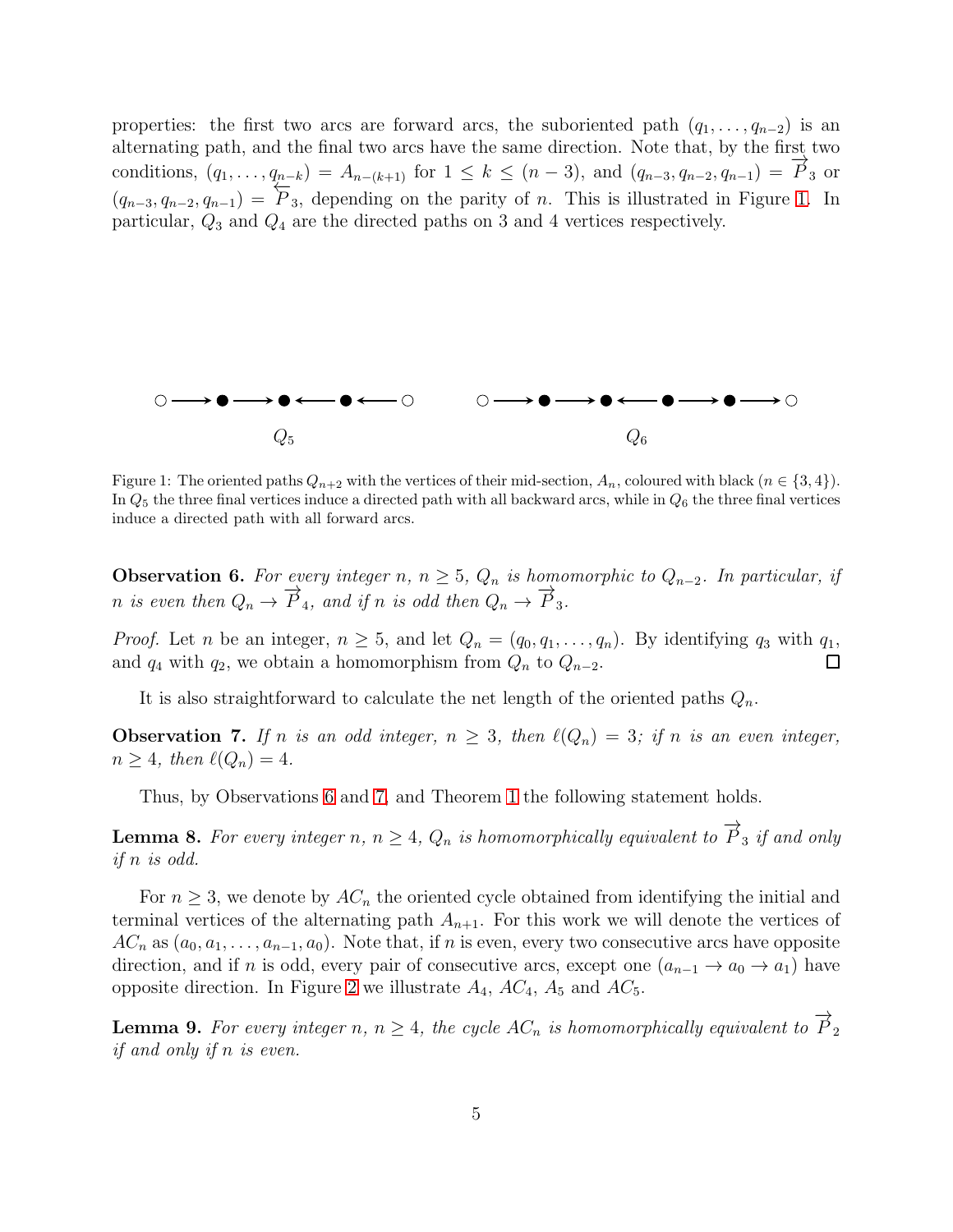

<span id="page-5-0"></span>Figure 2: The oriented paths  $A_{n+1}$  and oriented cycles  $AC_n$  for  $n \in \{4, 5\}.$ 

*Proof.* Since  $\overrightarrow{P}_2$  is an asymmetric arc, then  $\overrightarrow{P}_2$  is homomorphic to any oriented graph. If n is even, every two consecutive arcs of  $AC_n$  have opposite direction, thus, the largest directed path of  $AC_n$  is  $\overrightarrow{P}_2$ . But if n is odd, there is a copy of  $\overrightarrow{P}_3$  contained in  $AC_n$ . Therefore, by Theorem [4,](#page-3-1)  $AC_n$  is homomorphic to  $P_2$  if and only if n is even.  $\Box$ 

In order to avoid a very long proof for our main result, we attempt to break it down in a reasonable amount of statements. We start with the following one.

<span id="page-5-1"></span>**Proposition 10.** For every integer n,  $n \geq 4$ , the oriented path  $Q_{n+1}$  is not homomorphic to  $AC_n$ .

*Proof.* If n is even, the result follows from Lemmas [8](#page-4-3) and [9,](#page-4-4) Observation [5](#page-3-2) and Theorem [4.](#page-3-1) Proceeding by contradiction, suppose that there is an odd integer  $n \geq 5$  and a homomorphism  $\varphi: Q_{n+1} \to AC_n$ . We first show that  $\varphi$  is not a surjective mapping. Recall that the only vertex in  $AC_n$  with in-degree and out-degree greater that 0 is  $a_0$ . Note that the only vertices in  $Q_{n+1} = (q_0 \dots q_n)$  with in-degree and out-degree greater than 0, are  $q_1$  and  $q_{n-1}$ . Thus,  $\varphi(q_1) = a_0 = \varphi(q_{n-1})$ , and hence  $\varphi(q_0) = a_{n-1} = \varphi(q_{n-2})$  and  $\varphi(q_2) = a_1 = \varphi(q_n)$ . Since  $|V(Q_n) \setminus \{q_0, q_1, q_2, q_{n-2}, q_{n-1}, q_n\}| = n - 5$ , and  $(n - 5) + 3 < n = |V(AC_n)|$ ,  $\varphi$  is not surjective. Now we observe that the existence of such a non-surjective homomorphism leads to a contradiction. First, it is not hard to verify that  $AC_n - a_i$  is homomorphic to  $\overrightarrow{P}_3$  for any  $i \in \{2, ..., n-2\}$ . Since  $\varphi$  is not surjective, and by previous arguments  ${a_{n-1}, a_0, a_1} \subseteq \varphi[V(Q_{n+1})],$  then by composing homomorphisms,  $Q_{n+1}$  is homomorphic to  $\hat{P}_3$ . Which contradicts the fact that  $\ell(Q_{n+1}) = 4$  (Observation [7\)](#page-4-2) and Theorem [1.](#page-2-1)  $\Box$ 

Proposition [10](#page-5-1) implies that if G is a digraph and  $Q_{n+1} \to G$  then  $G \not\to AC_n$ . To prove the converse implication, for any connected oriented graph G and any odd integer  $n, n \geq 5$ , we will construct an *n*-ordered cover of  $V_G$ , i.e., an ordered sequence of *n* subsets of vertices that cover  $V_G$ . We recursively define the *n-cyclic cover* of a connected oriented graph  $G$  as follows.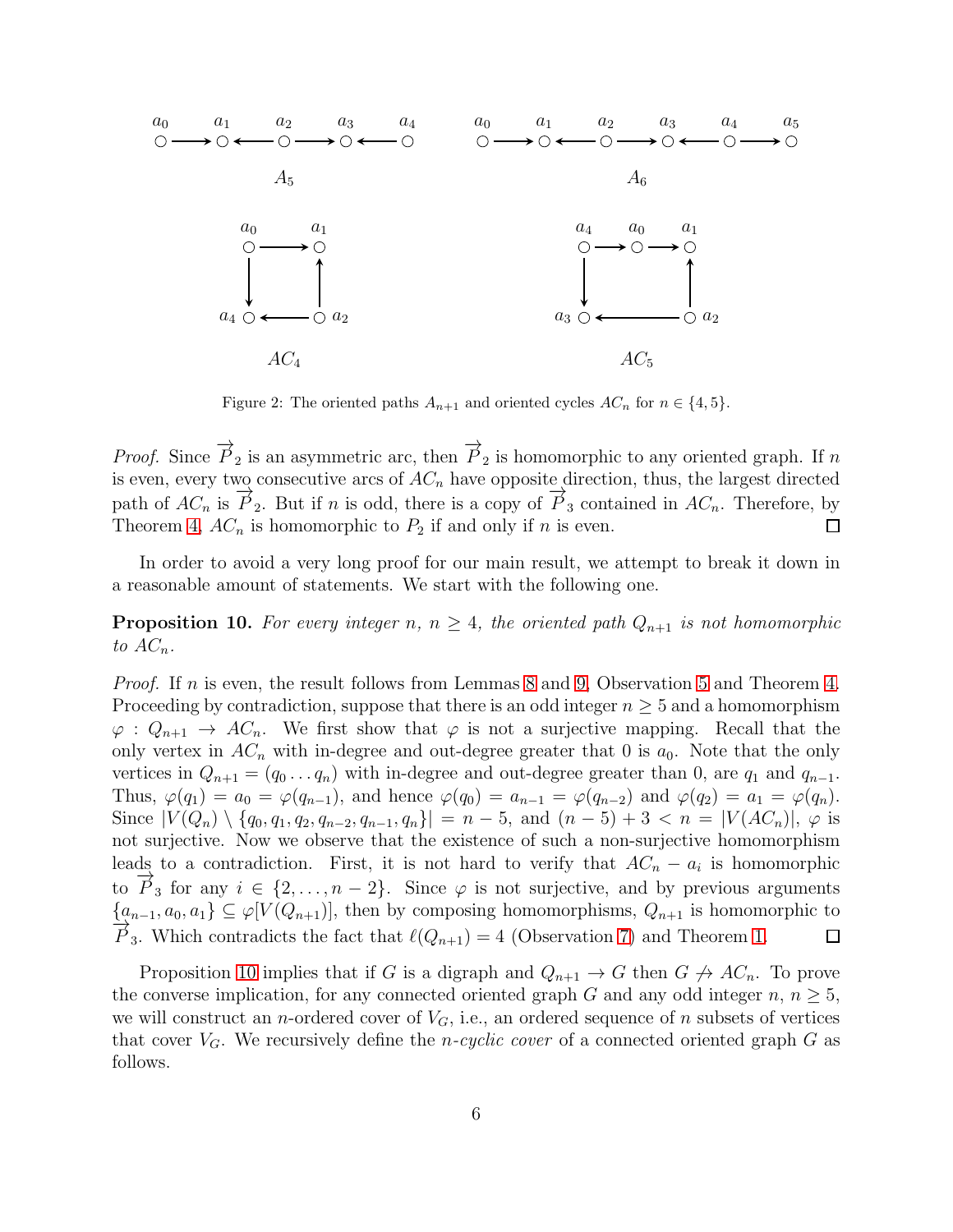- 1. If there is no vertex with in- and out-neighbours, let  $A_0 = \{v \in V_G : d^-(v) = 0\},\$  $A_1 = \{v \in V_G : d^+(v) = 0\}.$  The *n*-cyclic cover of G is  $(A_0, A_1)$ .
- 2. Else, let  $A_0 = \{v \in V_G : d^-(v) > 0, d^+(v) > 0\}$ , and let  $m = \frac{n-1}{2}$  $\frac{-1}{2}$ .
- 3. Let  $A_1$  be the set of vertices in  $V_G \setminus A_0$ , with an in-neighbour in  $A_0$ ,  $D_1$  the set of vertices in  $V_G \setminus A_0$ , with an out-neighbour in  $A_0$ , and  $C_1 = A_0 \cup A_1 \cup D_1$ .
- 4. For  $i \in \{2, \ldots, m-1\}$ , let  $D_i$  be the set of vertices in  $V_G\backslash C_{i-1}$  with a neighbour in  $D_{i-1}$ ,  $A_i$  the set of vertices in  $V_G \setminus C_{i-1}$  with a neighbour in  $A_{i-1}$ , and  $C_i = C_{i-1} \cup A_i \cup D_i$ .
- 5. If every vertex in  $A_{m-1}$  has out-degree 0, and every vertex in  $D_{m-1}$  has in-degree 0, let  $D_m$  be the vertices in  $V_G \setminus C_{m-1}$  with no out-neigbours, and  $A_m$  the vertices in  $V_G \setminus C_{m-1}$  with no in-neighbours.
- 6. Else, let  $D_m$  be the vertices in  $V_G \setminus C_{m-1}$  with no in-neigbours, and  $A_m$  the vertices in  $V_G \setminus C_{m-1}$  with no out-neighbours.
- 7. The *n*-cyclic cover of G is  $(A_0, A_1, \ldots, A_m, D_m, D_{m-1}, \ldots, D_1)$ .

If the recursion finished in the first step, i.e.,  $G$  has no vertices with in- and outneighbours, we say that the n-cyclic cover of G is a *directed bipartition* of G. The following simple properties of the *n*-cyclic cover account for half the proof of our main result.

<span id="page-6-0"></span>**Lemma 11.** Let *n* be an odd integer,  $n \geq 5$ , and let G be a connected oriented graph with  $n\text{-}cyclic\ cover\ (A_0, A_1, \ldots, A_m, D_m, D_{m-1}, \ldots, D_1)$ . The following statements hold:

- 1. For every  $i \in \{1, \ldots, m\}$ , if  $x \in D_i$  and  $y \in A_i$ , then  $d^-(x) = d^+(y) = 0$  if i is even;  $d^+(x) = d^-(y) = 0$  *if i is odd.*
- 2. The collection  $(A_0, A_1, \ldots, A_m, D_m, D_{m-1}, \ldots, D_1)$  covers  $V_G$  with pairwise disjoint *sets.*
- 3. The sets of the *n*-cyclic cover of G are independent if and only if  $A_0$  is an independent *set.*
- 4. *The endpoints of every arc in* G *either belong to consecutive sets in*  $(A_0, A_1, \ldots, A_m, D_m,$  $\dots, D_1, A_0$ , or belong to  $D_i$  and  $A_i$  for some  $i \leq \{1, \dots, m-1\}$ .

*Proof.* The statements of this lemma are clear when the *n*-cyclic cover is a directed bipartition, so will assume that the vertices in  $A_0$  have in- and out-neighbours. Since every vertex in  $V_G \setminus A_0$  has either empty out-neighbourhood or empty in-neighbourhood, then, by definition of  $D_1$  (A<sub>1</sub>), every vertex in  $D_1$  (A<sub>1</sub>) has an out(in)-neighbour in A<sub>0</sub>, so it has an empty in(out)-neighbourhood. For  $i \in \{2, \ldots, m\}$  the first statement follows inductively. To prove the second item, first note that G is connected, and thus, the sets  $(A_0, A_1, \ldots, A_m, D_m, D_{m-1}, \ldots, D_1)$  cover  $V_G$ . By construction of these sets, if  $1 \leq i \leq j \leq m$ , the following intersections are empty:  $A_i \cap D_j$ ,  $A_i \cap A_j$ ,  $D_i \cap D_j$ , and  $D_i \cap A_j$ . By the first statement, for every  $i \in \{1, \ldots, m\}$ , we have that  $A_0 \cap D_i$ ,  $A_0 \cap A_i$  and  $A_i \cap D_i$  are empty as well. Hence  $(A_0, A_1, \ldots, A_m, D_1, \ldots, D_m)$  is a cover of  $V_G$  with pairwise disjoint sets, i.e. a partition of  $V_G$  with possible empty sets. To observe the third statement, note that for  $i \in \{1, \ldots, m\}$ , the existence of an arc within a set  $A_i$   $(D_i)$  would imply that there is a vertex in  $A_i$   $(D_i)$  with in- and out-degree at least one, which contradicts the fact that  $A_i, D_i \subseteq V_G \setminus A_0$ . Thus  $A_i$  and  $D_i$  are independent sets for  $i \in \{1, \ldots, m\}$ . Hence, the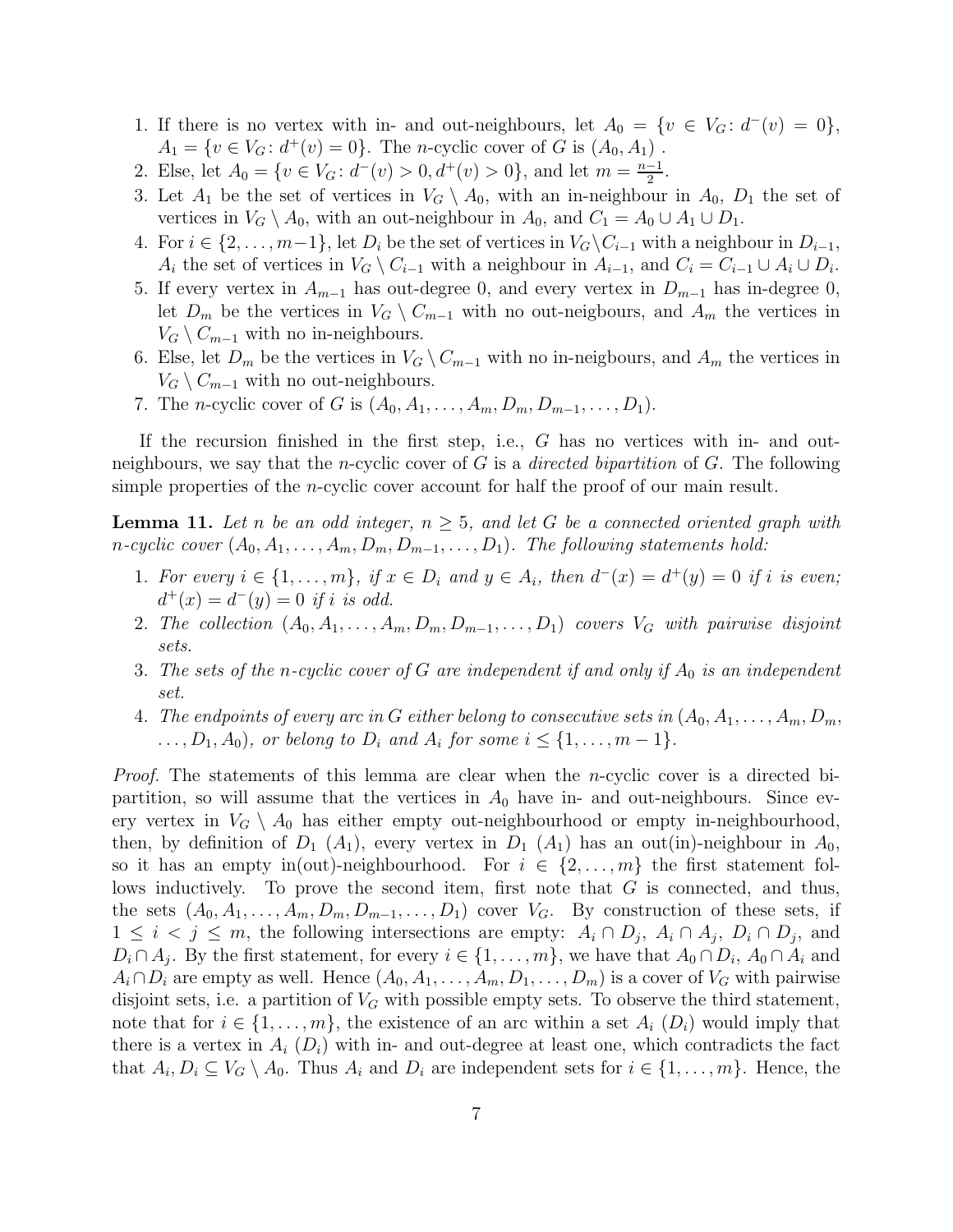sets of the *n*-cyclic cover of G are independent if and only if  $A_0$  is an independent set. Finally, for a vertex  $x \in V_G$ , denote by  $i(x)$  the index of the partition class to which x belongs to. Notice that by the BFS style of constructing the elements of the cover, if  $(x, y) \in A_G$ , then  $|i(x) - i(y)| \leq 1$ . By the first statement, for  $i \in \{1, ..., m-1\}$  there are no arcs between classes  $D_i$  and  $A_{i+1}$ , nor between  $A_i$  and  $D_{i+1}$ . Therefore the last statement holds. □

For an oriented graph G we denote by  $Cyc(n, G)$  its n-cyclic cover. If  $Cyc(n, G)$  is not a directed bipartition, we choose two functions,  $l_n, r_n: A_0 \to V_G$ , such that  $l_n(x)$  and  $r_n(x)$  are in- and out-neighbours of x respectively. Similarly, we choose  $p_n: V_G \setminus A_0 \to V_G$ any function such that for  $p_n(x)$  is a neighbour of x, for  $i \in \{2, ..., m\}$  if  $x \in A_i(D_i)$  then  $p_n(x) \in A_{i-1}(D_{i-1}),$  and if  $x \in A_1 \cup D_1$ , then  $p_n(x) \in A_0$ .

<span id="page-7-1"></span>**Theorem 12.** Let n be an odd integer,  $n \geq 5$ , and G an oriented graph. Then, the following *statements are equivalent:*

- $G \rightarrow AC_n$
- $Cyc(n, G)$  *induces a homomorphism of* G *to*  $AC_n$ ,
- *for every even integer*  $l, 4 \leq l \leq n+1$ *, and a semi-walk* W *in* G, W does not follow *the same pattern as*  $Q_l$ , and
- $Q_{n+1} \nrightarrow G$ .

*Proof.* Clearly the second item implies the first one, and by Proposition [10](#page-5-1) the first item implies the fourth one. Suppose that the negative of the third item holds, i.e. there is a positive integer l,  $4 \leq l \leq n+1$ , and a semi-walk W in G, such that W follows the same pattern as  $Q_l$ . Then there is a homomorphism  $\varphi: Q_l \to G$ , so by Observation [6](#page-4-1) there is a homomorphism  $\varphi: Q_{n+1} \to G$ . So by contrapositive, the fourth item implies the third one. Before showing that the third statement implies the second one we observe the following claim.

<span id="page-7-0"></span>**Claim 1.** If  $A_0$  is an independent set, and there are no arcs between  $A_i$  and  $D_i$  for any  $i \in \{1, \ldots, m-1\}$ , then  $Cyc(n, G)$  induces a homomorphism of G to  $AC_n$ .

If  $A_0$  is an independent set, then by Lemma [11.](#page-6-0)3 every set in  $Cyc(n, G)$  is independent. Moreover, if there are no arcs between  $D_i$  and  $A_i$  for any  $i \in \{1, \ldots, m-1\}$ , by Lemma [11.](#page-6-0)4 every arc in G has endpoints in consecutive sets of  $(A_0, A_1, \ldots, A_m, D_m, \ldots, D_1)$ . Hence, the function  $\varphi: G \to AC_n$  defined by  $\varphi(x) = a_i$  if  $x \in A_i$ , and  $\varphi(x) = a_{n-i}$  if  $x \in D_i$ , is a homomorphism between the underlying graphs of G and  $AC_n$ . The fact that  $\varphi$  also preserves orientations follows from Lemma [11.](#page-6-0)1. Now, we proceed to prove that the third statement implies the second one by contrapositive. By Claim [1](#page-7-0) it suffices to show that if there is an arc with either both endpoints in  $A_0$ , or one in  $D_i$  and the other in  $A_i$  for some  $i \in \{1, \ldots, m-1\}$  then there is positive integer l,  $4 \leq l \leq n+1$ , and a semi-walk in G that follows the same pattern as  $Q_l$ . Suppose that there is an arc  $(x, y) \in A_G$  with  $x, y \in A_0$ , and let  $W = l_n(x)xyr_n(y)$ . By the choice of  $l_n(x)$ ,  $r_n(y)$  and the fact that  $x \to y$ ,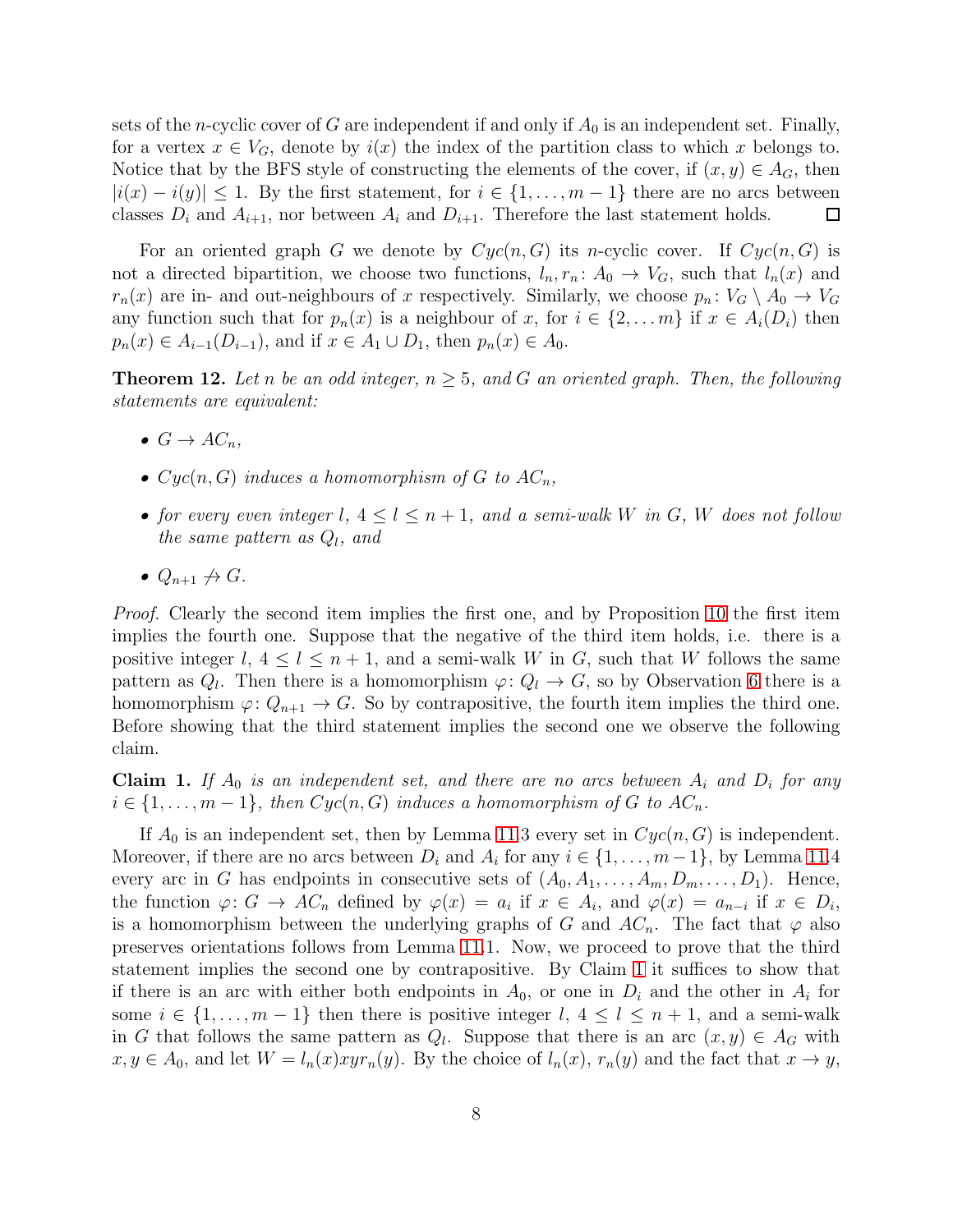we conclude that W follows the same pattern as  $Q_4$ . Now assume that there is an integer  $k \in \{1, \ldots, m-1\}$  and an arc with endpoints  $a_k \in A_k$  and  $d_k \in D_k$ . We construct two paths as follows; let  $W_a = a_{-1}a_0a_1 \ldots a_k$ , where  $a_k = a$ ,  $a_{-1} = l_n(a_0)$  and for  $i \in \{1, \ldots, k-1\}$ ,  $a_i = p_n(a_{i+1});$  and  $W_d = d_{-1}d_0d_1 \ldots d_k$ , where  $d_k = d, d_{-1} = r_n(d_0)$  and for  $i \in \{1, \ldots, k-1\}$ ,  $d_i = p_n(d_{i+1})$ . Finally, let  $W = a_{-1}W_a a_k d_k W_d d_{-1}$ . First note that the number of vertices (with possible repetitions) in W is  $2k + 4$ . Clearly,  $2k + 4$  is even, and since  $k < \frac{n-1}{2}$  and  $n+2$  is odd, then  $2k+4 \leq n+1$ . The fact that W follows the same pattern as  $Q_{2k+4}$ , is a consequence of Lemma [11.](#page-6-0)1, the properties of  $l_n, r_n$  and  $l_n$ , and the choice of  $W_a$  and  $W_d$ , i.e.,  $a_{i-1} = p_n(a_i)$ ,  $d_{i-1} = p_n(d_i)$ ,  $a_{-1} = l_n(a_0)$ , and  $d_{-1} = r_n(d_0)$ . Therefore, if  $Cyc(n, G)$ does not induce a homomorphism of G to  $AC_n$ , there is a semi-walk in G that follows the pattern of  $Q_l$  for some even integer  $l, 4 \leq l \leq n+1$ .  $\Box$ 

It is straightforward to verify that if a digraph  $D$  has a symmetric arc, then every oriented tree is homomorphic to D. Also, if G is an oriented graph, then D is not homomorphic to  $G$ . So if T is an oriented tree, and  $D_T$  any of its duals, then  $D_T$  is an oriented graph,  $T \to D$ , and  $D \nrightarrow D_T$ . For this reason, we state and prove the following theorem for oriented graphs only, but clearly it also holds for general digraphs.

<span id="page-8-1"></span>**Theorem 13.** Let *n* be an integer,  $n \geq 4$ , an oriented graph G is homomorphic to  $AC_n$  if and only if  $Q_n$  is not homomorphic to G. In other words, the ordered pair  $(Q_{n+1}, AC_n)$  is a *duality pair.*

*Proof.* If n is even, by Lemma [8,](#page-4-3)  $Q_{n+1}$  is homomorphically equivalent to  $\overrightarrow{P}_3$ , and by Lemma [9](#page-4-4)  $AC_n$  is homomorphically equivalent to  $\overrightarrow{P}_2$ . Thus, by Observation [5,](#page-3-2) if n is even,  $(Q_{n+1}, AC_n)$ is a duality pair if and only if  $(\vec{P}_3, \vec{P}_2)$  is a duality pair. The later statement holds since  $\overrightarrow{P}_2 \cong TT_2$ , and  $(\overrightarrow{P}_3, TT_2)$  is duality pair (Theorem [4\)](#page-3-1). If  $n = 3$ , we conclude by Theorem [4.](#page-3-1) Finally, if  $n \geq 5$  is odd, we conclude by Theorem [12.](#page-7-1) 口

In Figure [3](#page-9-0) we exhibit two of the duality pairs described in Theorem [13.](#page-8-1)

## <span id="page-8-0"></span>4 Implications.

We say that an oriented cycle C is an AC-cycle if  $C \cong AC_n$  for some positive integer n. A weaker version of Theorem [13](#page-8-1) is the following one.

Corollary 14. *Let* C *be an* AC*-cycle. A digraph* D *is homomorphic to* C*, if and only if every oriented path homomorphic to* D *is also homomorphic to* C*.*

Thus, in terms of path dualities, we can extend Theorem [2](#page-3-3) with this corollary as follows.

Theorem 15. *Any oriented cycle* C *that is a* B*-cycle or an* AC*-cycle, has path duality, i.e. a digraph* G *is homomorphic to* C*, if and only if every path homomorphic to* G *is also homomorphic to* C*.*

Recall that a digraph is a *core*, if and only if it is not homomorphic to any proper subgraph. The following statement is a well-known result in homomorphism order of digraphs.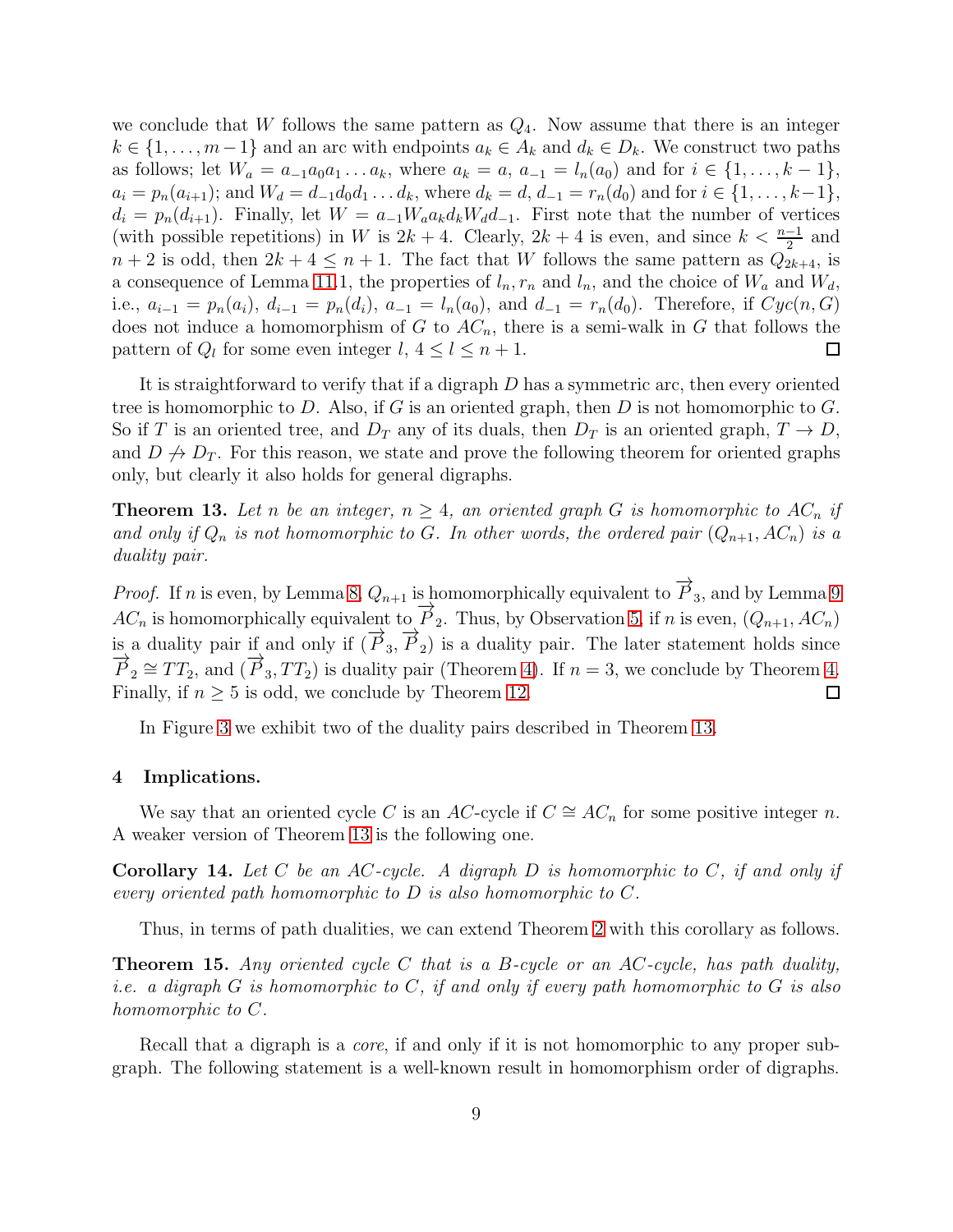

<span id="page-9-0"></span>Figure 3: Two duality pairs  $(Q_6, AC_5)$  and  $(Q_8, AC_7)$ .

<span id="page-9-1"></span> $\bf{Proposition~16.}$  [\[7\]](#page-11-6) Let  $G$  be a digraph in  $[\overrightarrow{P}_3,\overrightarrow{P}_4]$ , then  $G$  is homomorphically equivalent *to*  $Q_n$  *for some even integer*  $n \geq 4$ *. Moreover for every even integer,*  $n \geq 4$ *, the path*  $Q_n$  *is a core.*

Now, we give a partial answer to the problem of determining if one can choose a dual,  $D_T$ , of an oriented tree, T, of polynomial size with respecto to  $|V_T|$ .

**Theorem 17.** Let T be an oriented tree of positive height at most 3, and  $P_T$  its core. One *can choose a dual*  $D_T$  *of*  $T$  *of linear size with respect to*  $|V(P_T)|$ *. Since*  $|V(P_T)| \leq |V(T)|$ *, then*  $D_T$  *is of linear size with respect to*  $|V(T)|$ *.* 

*Proof.* If  $T_1$  is a tree of height 1, then  $\overrightarrow{P}_2$  is homomorphically equivalent to  $T_1$ . When  $T_2$  is a tree of height 2, then  $T_2$  is homomorphically equivalent to  $\overline{P}_3$ . So by Theorem [4,](#page-3-1)  $(T_1, TT_1)$ and  $(T_2, TT_2)$  are duality pairs. If  $T_3$  is a tree of height [3](#page-3-4), then by Propositions 3 and [16,](#page-9-1)  $T_3$  is homomorphically equivalent to a path P, and  $P \cong Q_{n+1}$  for an odd integer  $n, n \geq 3$ . Thus, by Theorem [13,](#page-8-1)  $(T_3, AC_n)$  is a duality pair. For a tree T in any of these cases, the size of the chosen dual is linear with respecto to the core of T.  $\Box$ 

Finally, we connect our result to the study hereditary graph properties characterized as the class of F-graphs for a finite set F. For  $n \geq 4$  an even integer, denote by  $F_n$ , the set of surjective homomorphic images of  $Q_n$ . Clearly,  $F_n$  is a finite set since the order of any oriented graph in  $F_n$  is bounded by n.

**Theorem 18.** Let G be a graph,  $n \geq 4$  an even integer, and C the cycle on  $n-1$  vertices. *Then* G is  $C_{n-1}$ -colourable if and only if G is an  $F_n$ -graph. That is, there is an orientation *of* G with no induced oriented graph in  $F_n$ .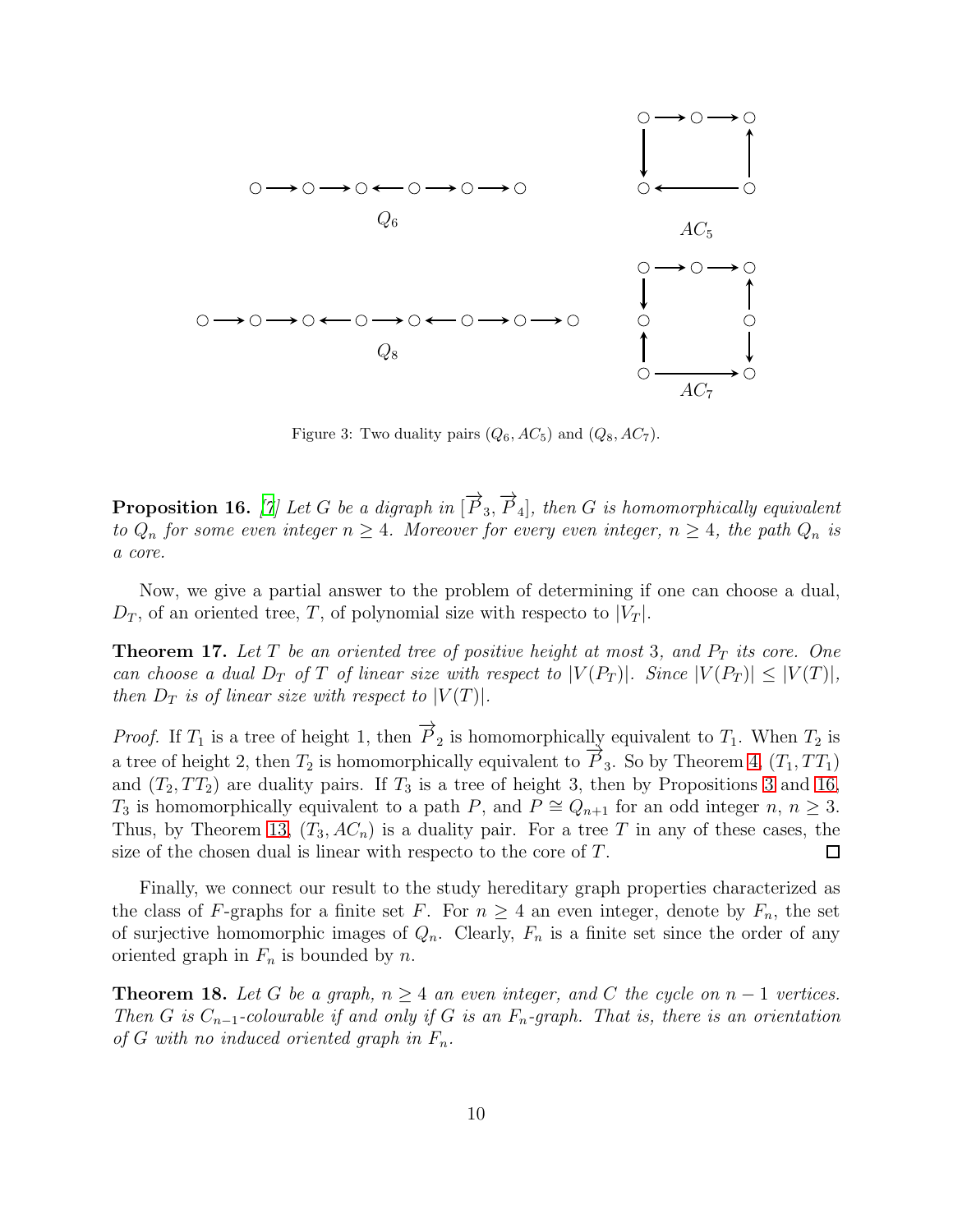By Observation [6,](#page-4-1) the directed path on 4 vertices belongs to  $F_n$  for an even integer  $n \geq 4$ . Thus, it is straightforward to notice that the directed 3 and 4-cycles also belong to  $F_n$ . Thus, from the previous corollary we obtain the following one.

Corollary 19. Let G be a graph,  $n \geq 4$  an even integer, and C the cycle on  $n - 1$  vertices. *Then* G is  $C_{n-1}$ -colourable if and only if G is an  $(F_n \setminus {\overline{C}}_3, {\overline{C}}_4)$ <sup>\*</sup>-graph. That is, there is *an acyclic orientation of* G *with no induced oriented graph in*  $F_n \setminus {\overline{C}}_3, \overline{C}_4$ .

In particular,  $F_6$  consists of eight oriented graphs depicted in Figure [4.](#page-10-0)



<span id="page-10-0"></span>Figure 4: The eight oriented graphs in  $F_6$ .

Corollary 20. *The following statements are equivalent for a graph* G*:*

- G *is homomorphic to the* 5*-cycle,*
- G *admits an orientation that has no semi-walk with pattern*  $\rightarrow \rightarrow \leftarrow \rightarrow \rightarrow$ ,
- G admits an  $\{\overrightarrow{C}_3, TT_3, \overrightarrow{P}_4, \overrightarrow{C}_4, C'_4, Q_6, D_5, \overleftarrow{D}_5\}$ -free orientation, and
- G admits an acyclic  $\{TT_3, \overrightarrow{P}_4, C'_4, Q_6, D_5, \overleftarrow{D}_5\}$ -free orientation.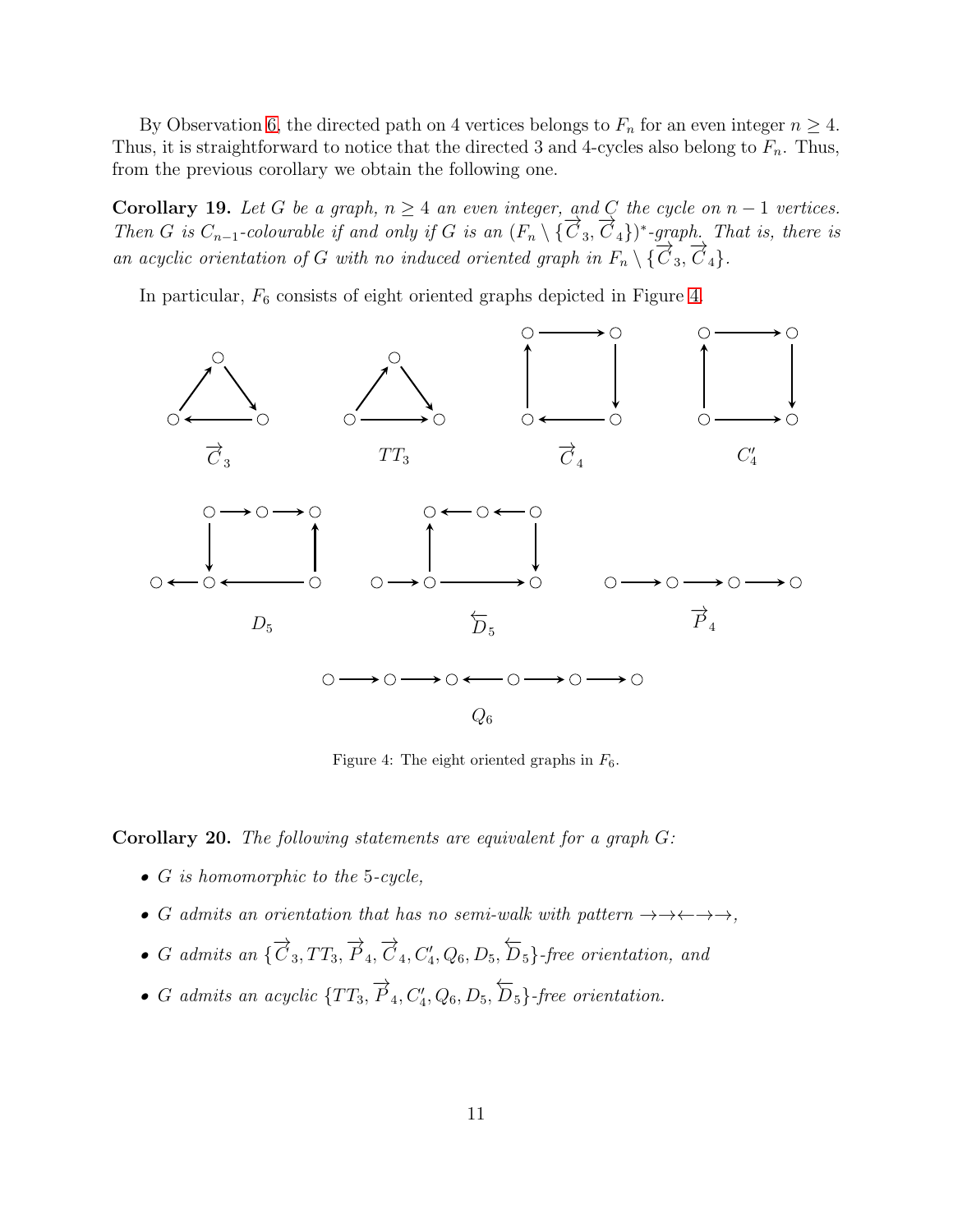#### <span id="page-11-7"></span>5 Conclusions

Consider an odd integer  $n, n \geq 5$ , and an oriented graph G. Note that by the recursive definition of  $Cyc(n, G)$  and the proof of Theorem [12,](#page-7-1) we obtain a polynomial-time certifying algorithm that determines if an oriented graph G is homomorphic to  $AC_n$ . The yes-certificate is the cover  $Cyc(n, G)$  that induces a homomorphism  $\varphi: G \to AC_n$ , and the no-certificate is a semi-walk W with l arcs of G, such that l is even,  $4 \leq l \leq n+1$ , and W follows the same pattern as  $Q_l$ .

As a nice consequence, we obtain that graphs admitting a homomorphism to an odd cycle can be characterized as those graphs having an orientation avoiding a well defined finite set of oriented graphs.

## References

- <span id="page-11-11"></span>[1] G. S. Bloom and S. A. Burr, On unavoidable digraphs in orientations of graphs, Journal of Graph Theory 11(4) (1987) 453–462.
- <span id="page-11-5"></span>[2] D. R. Fulkerson and O. A. Gross, Incidence matrices and interval graphs, Pacific J. Math. 15(3) (1965) 835–855.
- <span id="page-11-0"></span>[3] T. Gallai, On directed paths and circuits, Theory of Graphs (Proc. Colloq., Tihany, 1966), Academic Press, New York, 1968, 115–118
- <span id="page-11-1"></span>[4] M. Hasse, Zur algebraischen Begrundung der Graphentheorie, I, Math. Nachr. 28 (1964/1965) 275–290.
- <span id="page-11-8"></span>[5] R. Häggkvist, P. Hell, D. J. Miller, and V. Neumann-Lara, On multiplicative graphs and the product conjecture, Combinatorica 8 (1988) 63–74.
- <span id="page-11-10"></span>[6] P. Hell, and J. Nešetřil, Graphs and Homomorphisms, volume 28 of Oxford Lecture Series in Mathematics and its Applications, Oxford University Press 2004.
- <span id="page-11-6"></span>[7] P. Hell, and J. Nešetřil, Images of Rigid Digraphs, European Journal of Combinatorics 12(1) (1991) 33– 42.
- <span id="page-11-4"></span>[8] P. Hell, H. Zhou, and X. Zhu, Homomorphisms to Oriented Cycles, Combinatorica 13(4) (1993) 421– 433.
- <span id="page-11-9"></span>[9] P. Hell, X. Zhu, The Existence of Homomorphisms to Oriented Cycles, SIAM Journal on Discrete Mathematics 8(2) (1995).
- <span id="page-11-3"></span> $[10]$  J. Nešetřil, and C. Tardif, A dualistic approach to bounding the chromatic number of a graph, European Journal of Combinatorics 29 (2008) 254 – 260.
- <span id="page-11-2"></span> $[11]$  J. Nešetřil, and C. Tardif, Duality theorems for finite structures (characterizing gaps and good characterizations), J. Combin. Theory Ser. B 80 (2000) 80 –97.